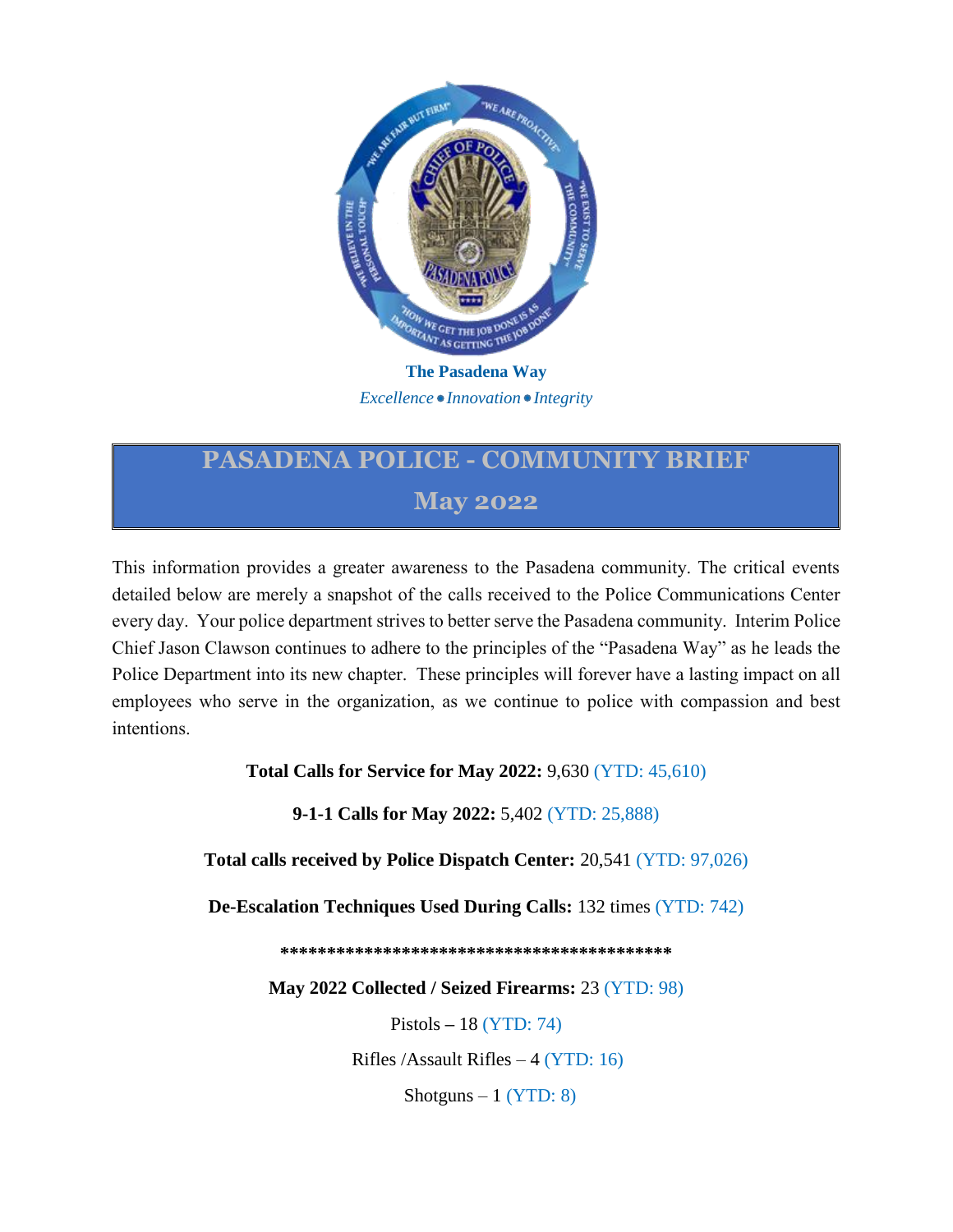**May 1, 2022, at 5:54 PM**, Pasadena Police Officers were conducting patrol in the area of Fair Oaks Ave and Washington Blvd. and were flagged down regarding two males fighting on the southwest corner of the intersection. The officers located the two males and saw as the suspect assaulted the victim with an improvised weapon. The officers also saw that the suspect was carrying a flooring knife with a 2" curved blade in his right hand. Officers attempted to de-escalate the situation, but the suspect refused the officers request to drop the knife. The suspect began approaching the officers, and a Taser was deployed. The suspect was taken into custody without further incident. During the investigation, it was discovered that the suspect had also attempted to stab the victim in the abdomen with the knife. The suspect was arrested for Assault with a Deadly Weapon.

**May 1, 2022, at 9:48 PM**, Glendale Police Helicopter Air-100 was assisting Pasadena Officers with a call on Allen Ave. While in orbit, the airship was hit twice by a suspect using a green laser. The Tactical Flight Officer was able to locate the suspect and directed officers to the suspect's location. The suspect was detained, and the laser was located close by. The suspect was arrested for Pointing a Laser at an Aircraft.

**May 2, 2022, at 8:42 PM**, Pasadena Police Officers responded to the 1700 Block of Fair Oaks Ave regarding a ShotSpotter Alert. A call was also received that someone had been shot. When officers arrived, they located a deceased victim who had sustained an apparent gunshot wound. Additional evidence of a shooting was found at the scene. Detectives are continuing this investigation.

**May 4, 2022, 1:06 AM**, Pasadena Police Officers responded to Huntington Memorial Hospital regarding a female gunshot victim. Further investigation revealed that the incident occurred in the 1100 block of Lincoln Avenue. Detectives were notified, and have since arrested a suspect in connection to this incident.

**May 4, 2022, at 7:40 PM**, Pasadena Police Officers conducted a vehicle stop for a vehicle code violation and discovered the driver of the vehicle was unlicensed, one passenger was on parole, and one passenger was on probation. The occupants were detained, and the vehicle was searched. During the vehicle search, two firearms were recovered underneath the rear seat. The firearms were loaded, chambered, and had high-capacity magazines. The occupants were arrested for firearm violations.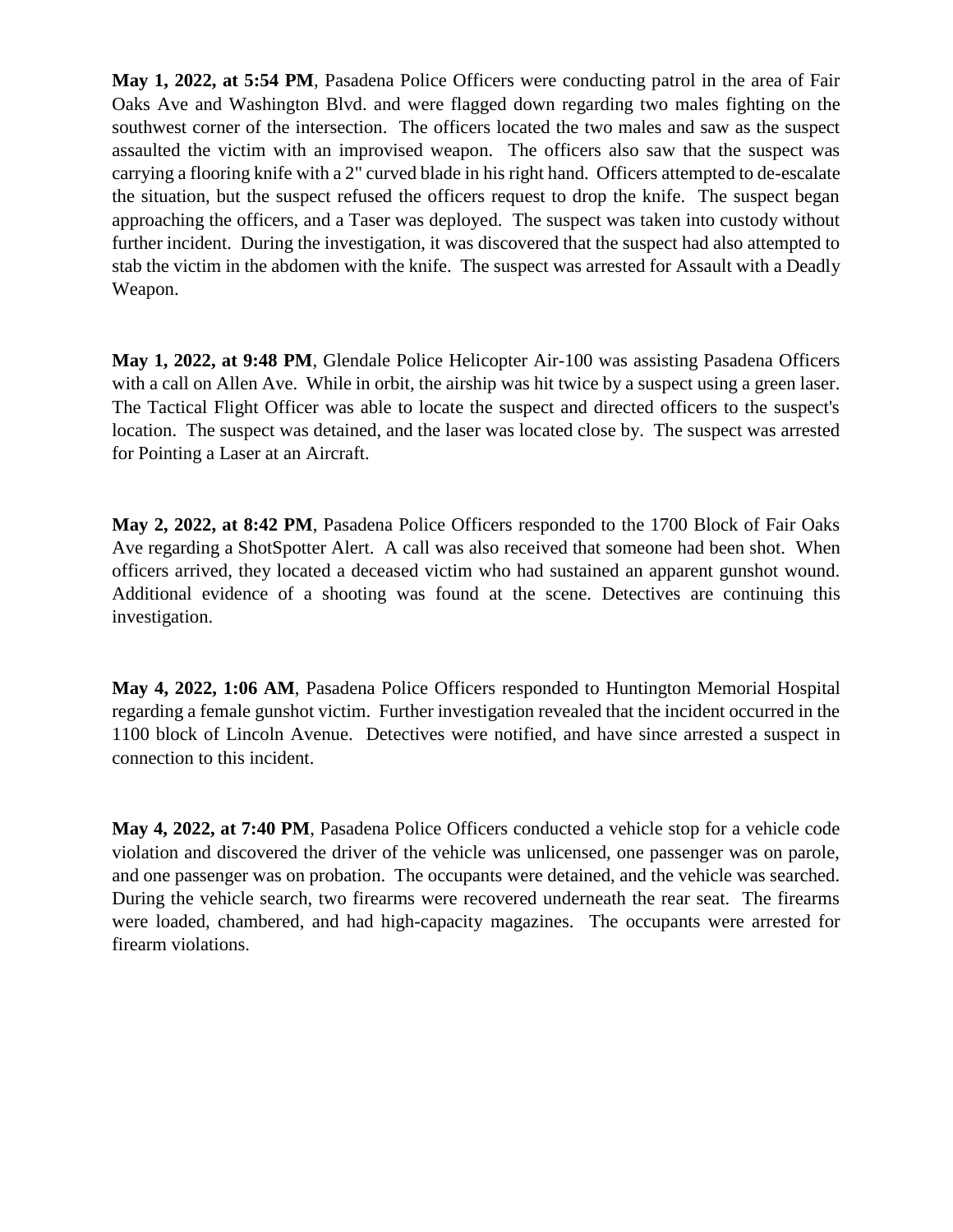**May 5, 2022, at 12:00 AM**, Pasadena Police Officers conducted a traffic stop for a vehicle code violation and discovered the driver was on active probation and had an outstanding arrest warrant. Further investigation revealed the front passenger was also on probation and also had an outstanding arrest warrant. The occupants were detained, and during a search of the vehicle, a semi-automatic, un-serialized 9mm firearm was located. The firearm had a round chambered and a magazine loaded with seven rounds. The occupants were both arrested for their warrants and for the firearm violation.

**May 5, 2022, at 11:01 PM**, Pasadena Police Officers responded to the 200 block of E. Holly St regarding a male suspect attempting to strike the victim with a hammer. When officers arrived, they located the victim with injuries to his face and left hand. The suspect was also located on the scene. The officer's preliminary investigation revealed the suspect struck the victim multiple times with a hammer. The weapon was located at the scene. The victim was transported to the hospital for further evaluation, and the suspect was arrested without incident.

**May 6, 2022, at 7:48 AM**, Pasadena Police Officers responded to the 200 block of Robincroft Dr. after receiving 9-1-1 calls and a "Shot Spotter" alert. When officers arrived on scene, they located a conscious adult male victim who was suffering from a gunshot wound. Officers provided lifesaving measures with the Pasadena Fire Department, who transported the victim to Huntington Memorial Hospital.

**May 7, 2022, at 6:15 AM**, Pasadena Police Officers responded to the 1400 block of Monte Vista Ave. regarding a stabbing. The 911 caller told dispatch that a female had stabbed her husband with a kitchen knife. Upon arrival, officers detained the female suspect, provided medical aid to the victim, and recovered the knife. The victim was transported to a local hospital. The suspect was arrested for attempted murder.

**May 10, 2022, at 1:59 PM**, Pasadena Police Officers conducted a traffic enforcement stop for a vehicle code violation. While speaking with the driver and the occupants of the vehicle, one of the officers on the stop noticed a handgun protruding from the right front passenger's waistband. The officers detained all of the occupants without incident, and the right front passenger was arrested for firearms violations.

**May 11, 2022, at 9:43 PM**, Pasadena Police Officers conducted a traffic stop for a vehicle code violation and discovered the driver of the vehicle had several warrants for his arrest. The driver was asked to exit the vehicle, at which time he fled on foot. Officers gave chase for a short distance before they were able to detain the suspect without incident. After detaining the suspect, officers recovered a loaded and unregistered firearm from the suspect's pants pocket. Neither the Officers nor the suspect were injured in this incident, and the driver was arrested for his warrants and the firearms violation.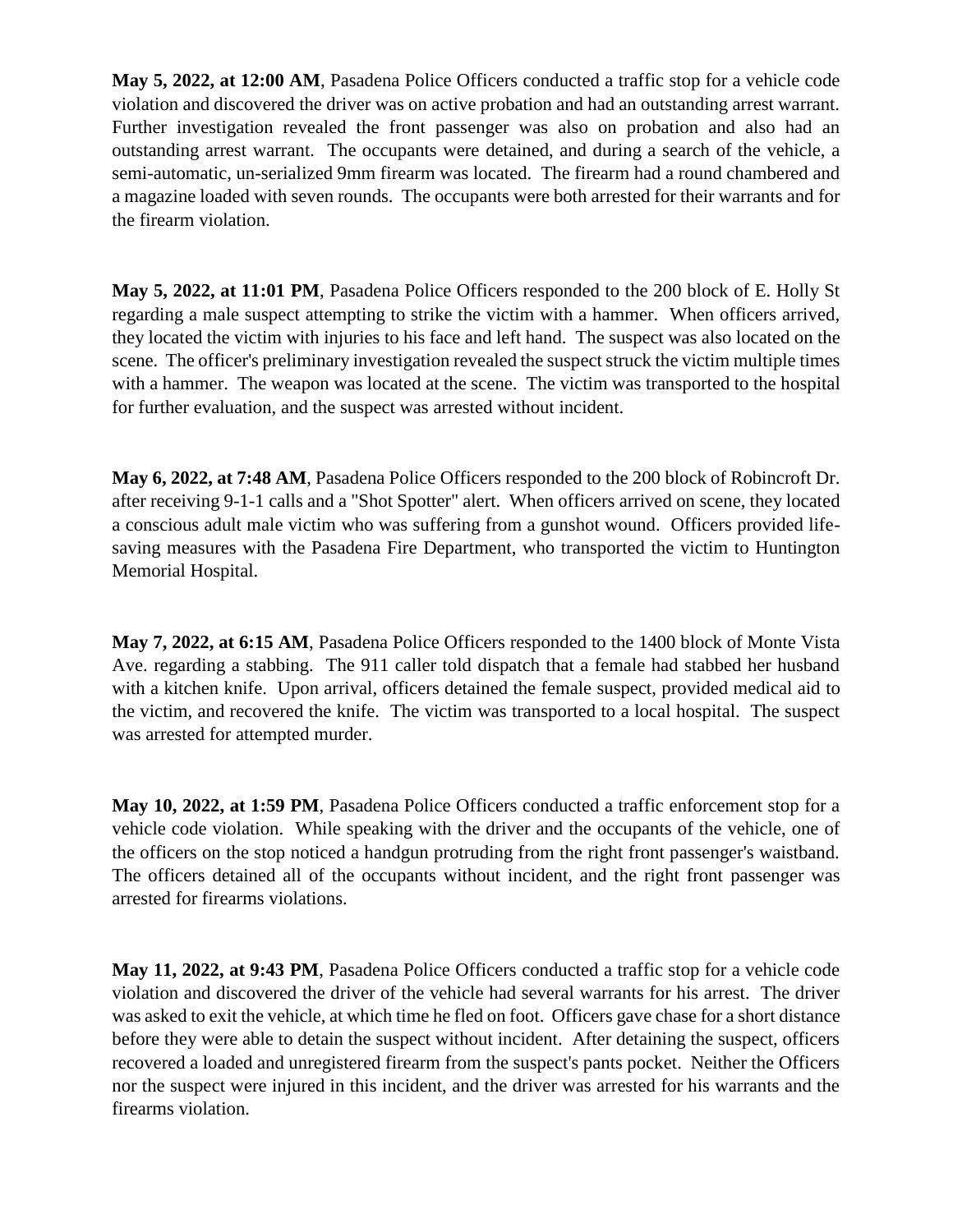**May 14, 2022, at 9:07 PM**, Pasadena Police Officers responded to Washington Blvd and Lake Ave after receiving a call of a traffic accident involving a pedestrian and a motorist. When officers arrived, they located the pedestrian, who had sustained visible injuries but was conscious and responsive. The driver was also present at the scene and provided a statement. The pedestrian was treated at the scene by Pasadena Paramedics and transported to Huntington Memorial Hospital, where he would later succumb to his injuries.

**May 17, 2022, at 11:41 PM**, Pasadena Police Officers responded to the 200 block of E. Holly St. regarding a vandalism report. During the investigation, officers located and detained a suspect. While the suspect was seated on the curb, officers heard the sound of metal hitting the ground and saw the suspect trying to hide/manipulate an object with his feet. Officers recovered a black magazine, which was loaded with ammunition.

Officers at the scene spoke to a witness who told officers they saw the suspect discard a firearm prior to being detained. Officers located and recovered a semi-automatic handgun, and the suspect was arrested.

**May 18, 2022, at 10:00 PM**, Pasadena Police Officers responded to the area of Mar Vista Ave. and Villa St. regarding a possible traffic collision. Just prior to the traffic collision, the Police Department received a "ShotSpotter" alert in the same area. When officers arrived on the scene, they detained a group of subjects that appeared to be involved in a collision. Based on the officers' preliminary investigation, it appears that the suspect was being followed by an unknown vehicle on Villa St. before he pulled into Newton Alley and exited his car. After exiting the vehicle, the suspect stated someone shot at him. In response to being shot at, the suspect entered his car and rammed a separate victim's car believing the shot came from the victim. The parties exited and got into a physical fight. The suspect showed signs of intoxication and was arrested for assault and for driving under the influence of alcohol. Officers recovered evidence of a shooting near Newton Alley and Villa St. where the suspect stated he originally exited his car.

**May 21, 2022, at 8:19 AM**, Pasadena Police Officers responded to the 1600 block of Wagner St. regarding a call of a victim reporting his roommate threatening to stab him with a knife. When officers arrived on the scene, they spoke with the victim and discovered that the victim and suspect had been arguing, and the suspect stabbed the walls inside of the home. The victim left the house fearing for his safety and was able to exit the house and not sustain any injuries. The victim contacted the police and identified the suspect. The suspect was contacted in the house and arrested for assault with a deadly weapon without incident. The knife was recovered in the kitchen.